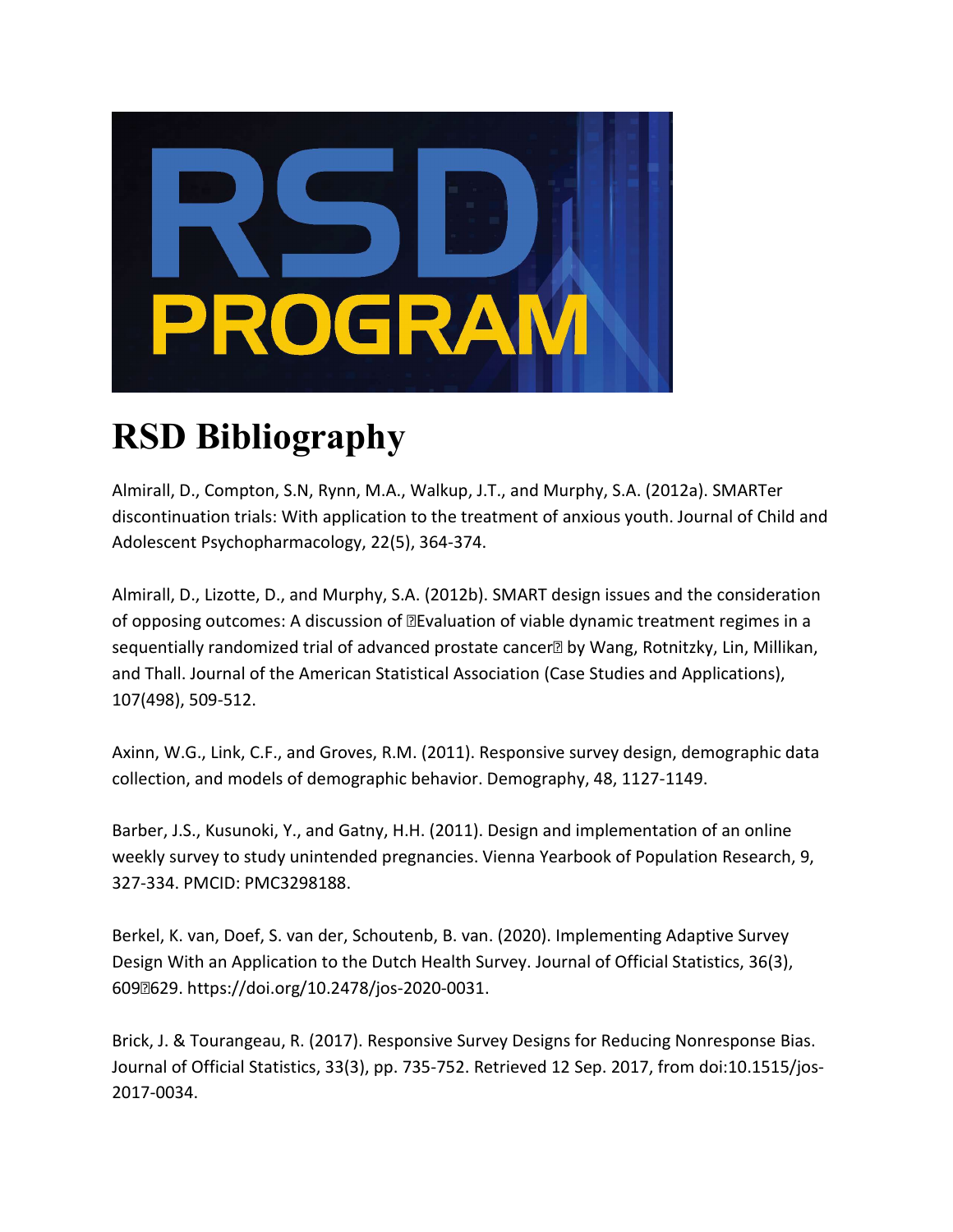Burger, J., Perryck, K. & Schouten, B. (2017). Robustness of Adaptive Survey Designs to Inaccuracy of Design Parameters. Journal of Official Statistics, 33(3), pp. 687-708. Retrieved 12 Sep. 2017, from doi:10.1515/jos-2017-0032.

Calinescu, M., Bhulai, S., and Schouten, B. (2013). Optimal resource allocation in survey designs. European Journal of Operational Research, 226(1), 115-121.

Carpenter, H., & Burton, J. (2018). Adaptive push-to-web: experiments in a household panel study (No. 2018-05). Understanding Society at the Institute for Social and Economic Research.

Chow, S.C. and Chang, M. (2008). Adaptive design methods in clinical trials  $\mathbb B$  A review. Orphanet Journal of Rare Diseases, 3(11). 169-190.

Chun, A., Heeringa, S. & Schouten, B. (2018). Responsive and Adaptive Design for Survey Optimization. Journal of Official Statistics, 34(3), pp. 581-597. Retrieved 4 Sep. 2018, from doi:10.2478/jos-2018-0028.

Chun, A., Schouten, B. & Wagner, J. (2017). JOS Special Issue on Responsive and Adaptive Survey Design: Looking Back to See Forward **D** Editorial. Journal of Official Statistics, 33(3), pp. 571-577. Retrieved 12 Sep. 2017, from doi:10.1515/jos-2017-0027.

Couper, M.P., Peytchev, A., Strecher, V.J., Rothert, K., and Anderson, J. (2007). Following up nonrespondents to an online weight management intervention: Randomized trial comparing mail versus telephone. Journal of Medical Internet Research 9(2), e16.

Durrant, G.B., D'Arrigo, J., and Steele, F. (2011). Using field process data to predict best times of contact conditioning on household and interviewer influences. Journal of the Royal Statistical Society Series A (Statistics in Society), 174(4), 1029-1049.

Durrant, G., Maslovskaya, O. & Smith, P. (2017). Using Prior Wave Information and Paradata: Can They Help to Predict Response Outcomes and Call Sequence Length in a Longitudinal Study?. Journal of Official Statistics, 33(3), pp. 801-833. Retrieved 12 Sep. 2017, from doi:10.1515/jos-2017-0037.

Early, K., Mankoff, J. & Fienberg, S. (2017). Dynamic Question Ordering in Online Surveys. Journal of Official Statistics, 33(3), pp. 625-657. Retrieved 12 Sep. 2017, from doi:10.1515/jos-2017-0030.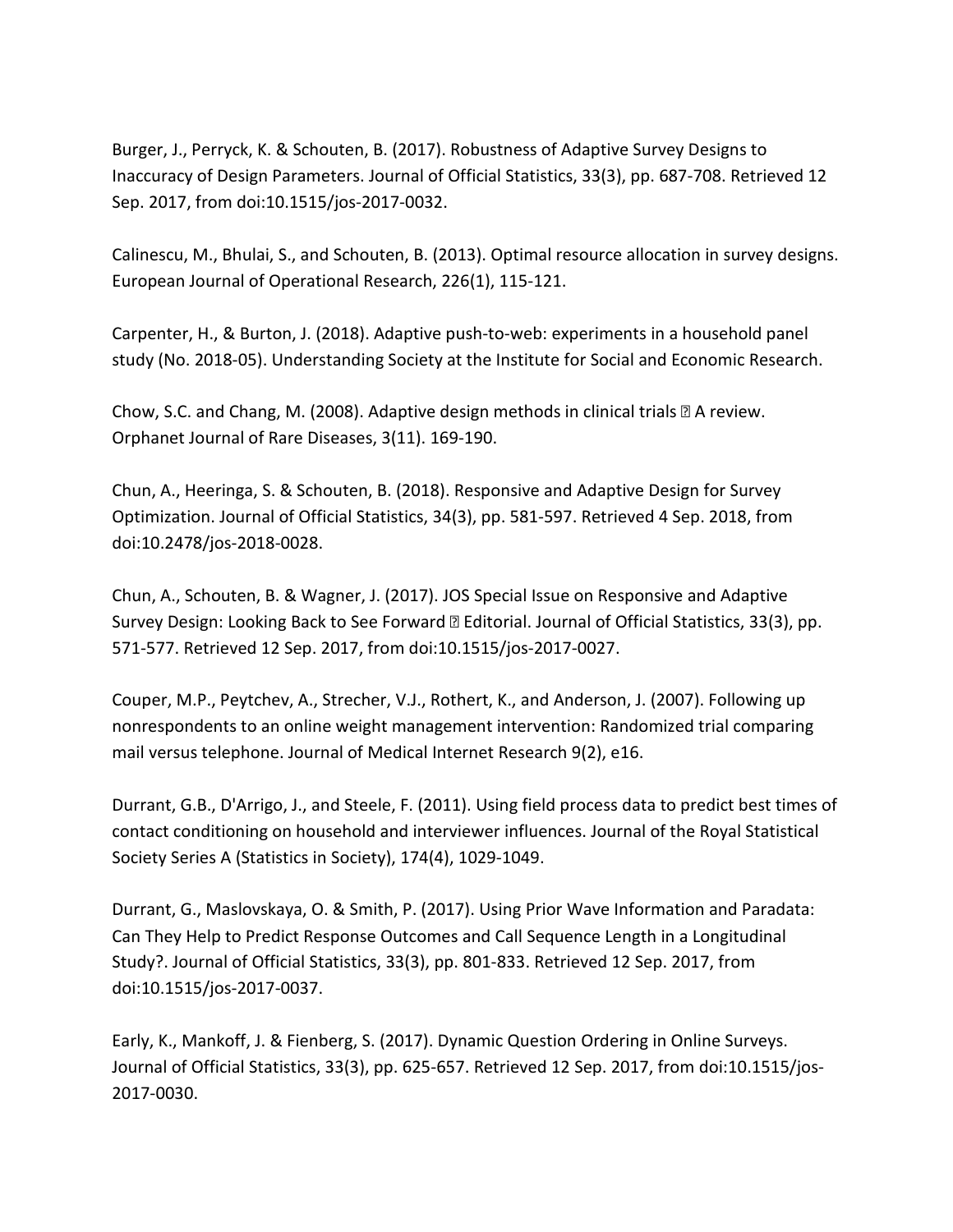Groves, R.M. and Heeringa, S.G. (2006). Responsive design for household surveys: Tools for actively controlling survey errors and costs. Journal of the Royal Statistical Society Series A (Statistics in Society), 169(3), 439-457.

Gummer, T., & Blumenstiel, J. E. (2018). Experimental Evidence on Reducing Nonresponse Bias through Case Prioritization: The Allocation of Interviewers. Field Methods, 1525822X18757967.

Hansen, M.H. and Hurwitz, W.N. (1946). The problem of nonresponse in sample surveys. Journal of the American Statistical Society, 41(236), 517-529.

Jackson, M. T., Mcphee, C. B., & Lavrakas, P. J. (2019). Using Response Propensity Modeling to Allocate Noncontingent Incentives in An Address-Based Sample: Evidence from a National Experiment. Journal of Survey Statistics and Methodology.

Kaminski, B., M. Kozakiewicz, W. Jakuczun and M. Poltorak (2012). An optimal assignment procedure for multiple online surveys. Operations Research and Decisions, 22(4), 69-85.

Kaminska, O. & Lynn, P. (2017). The Implications of Alternative Allocation Criteria in Adaptive Design for Panel Surveys. Journal of Official Statistics, 33(3), pp. 781-799. Retrieved 12 Sep. 2017, from doi:10.1515/jos-2017-0036.

Kappelhof, J. W., & De Leeuw, E. D. (2017). Estimating the Impact of Measurement Differences Introduced by Efforts to Reach a Balanced Response among Non-Western Minorities. Sociological Methods & Research, 0049124117701474.

Kaputa, S. J., Thompson, K. J., & Beck, J. L. (2019). An embedded experiment for targeted nonresponse follow-up in establishment surveys. Journal of the Royal Statistical Society: Series A (Statistics in Society).

Kirgis, N.G. and Lepkowski, J.M. (2013). Design and management strategies for paradata-driven responsive design: Illustrations from the 2006-2010 National Survey of Family Growth. Chapter 6 in Improving Surveys with Paradata: Analytic Uses of Process Information. Hoboken: Wiley.

Kreuter, F. (Editor) (2013). Improving surveys with paradata: Analytic uses of process information. Hoboken: Wiley.

Lavrakas, P.L., Jackson, M., & McPhee, C. (2018). The Use of Response Propensity Modeling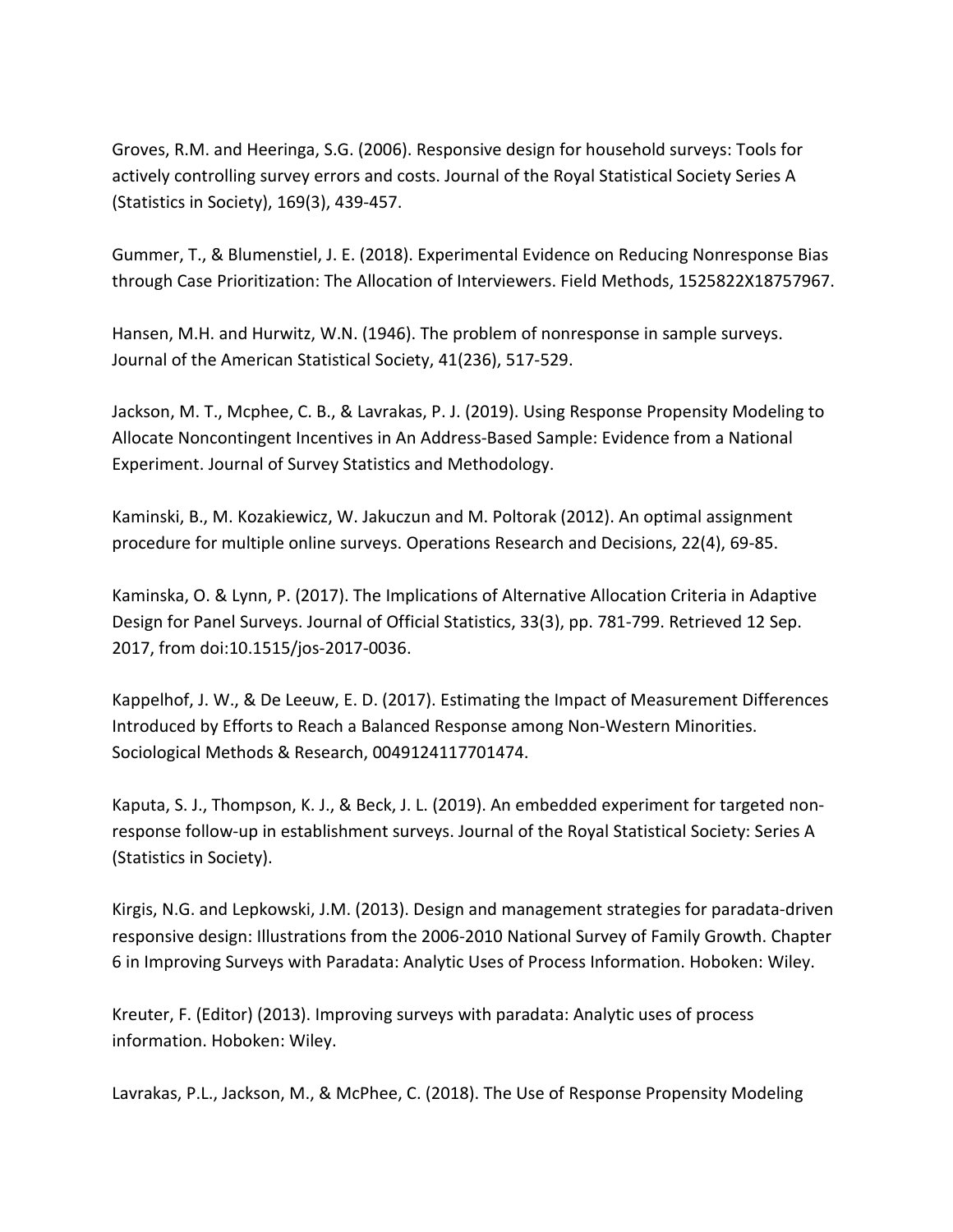(RPM) for Allocating Differential Survey Recruitment Strategies: Purpose, Rationale, and Implementation. Survey Practice, 11(2), 3705.

Lei H., Nahum-Shani, I., Lynch, K., Oslin, D., and Murphy, S.A. (2012). A "SMART" design for building individualized treatment sequences. Annual Review of Clinical Psychology, 8, 21-48.

Lepkowski, J.M., Mosher, W.D., Groves, R.M., West, B.T., Wagner, J., and Gu, H. (2013). Responsive design, weighting, and variance estimation in the 2006-2010 National Survey of Family Growth. Vital and Health Statistics, 2(158). National Center for Health Statistics.

Lewis, T. (2017). Univariate Tests for Phase Capacity: Tools for Identifying When to Modify a Survey<sup>®</sup>s Data Collection Protocol. Journal of Official Statistics, 33(3), pp. 601-624. Retrieved 12 Sep. 2017, from doi:10.1515/jos-2017-0029.

Lewis, T., Gorsak, M., & Yount, N. (2019). An Automated Refusal Conversion Strategy for Web Surveys. Field Methods, 31(4), 309â 327. https://doi.org/10.1177/1525822X19871016

Luiten, A. and Schouten, B. (2013). Tailored fieldwork design to increase representative household survey response: an experiment in the Survey of Consumer Satisfaction. Journal of the Royal Statistical Society: Series A (Statistics in Society), 176(1), 169-189.

Lundquist, P. and Särndal, C.E. (2011). Aspects of responsive design for the Swedish Living Conditions Survey. Research and Development: Methodology Reports from Statistics Sweden. Statistics Sweden.

Lynn, P. (2017). From standardised to targeted survey procedures for tackling non-response and attrition. Survey Research Methods, 11(1), 93-103. doi:http://dx.doi.org/10.18148/srm/2017.v11i1.6734

McCarthy, J., Wagner, J. & Sanders, H. (2017). The Impact of Targeted Data Collection on Nonresponse Bias in an Establishment Survey: A Simulation Study of Adaptive Survey Design. Journal of Official Statistics, 33(3), pp. 857-871. Retrieved 12 Sep. 2017, from doi:10.1515/jos-2017-0039.

Mohl, C. and Laflamme, F. (2007). Research and responsive design options for survey data collection at Statistics Canada. In JSM Proceedings (Section on Survey Research Methods), 2962-2968.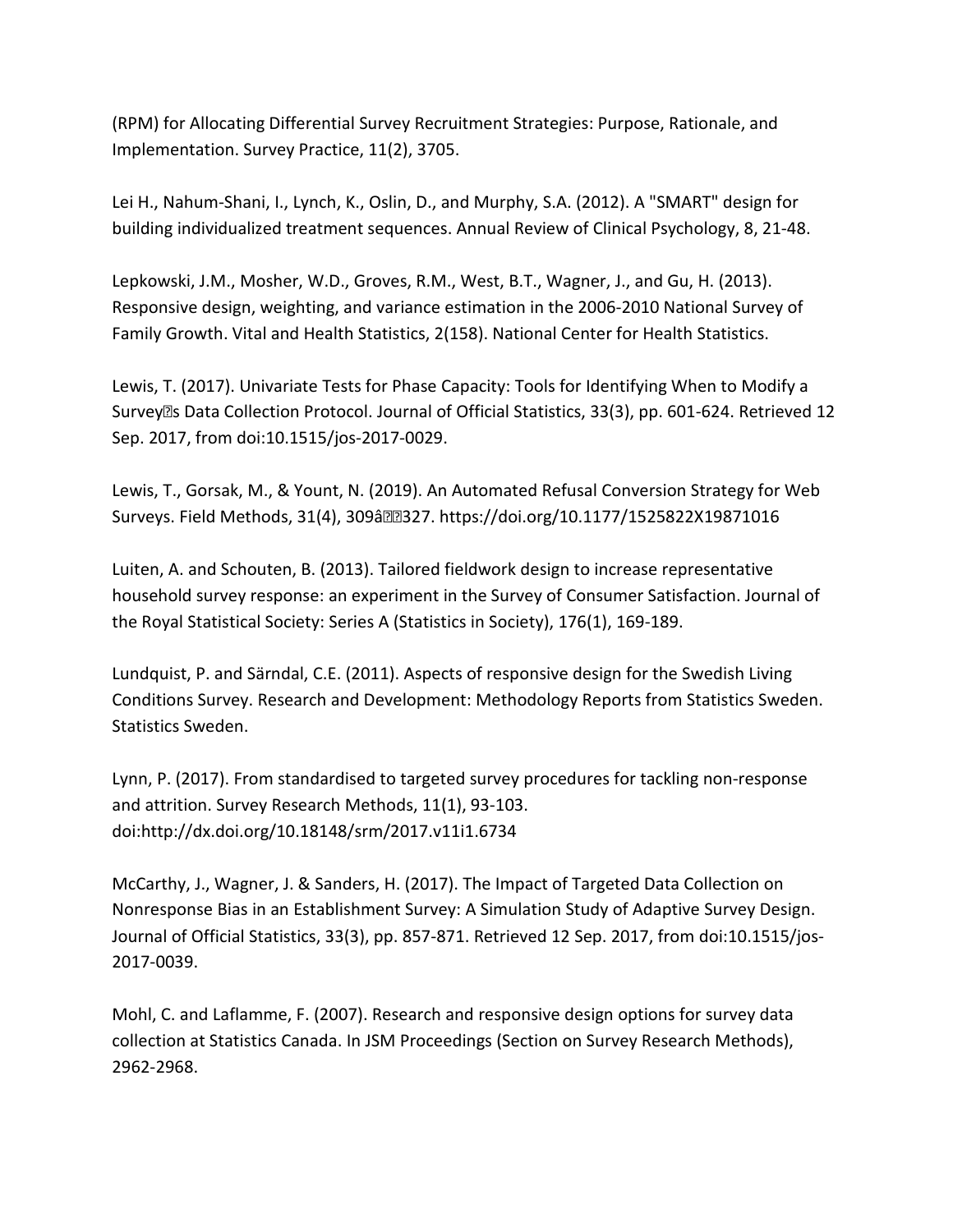Murphy S.A. (2003). Optimal dynamic treatment regimes. Journal of the Royal Statistical Society Series B (Statistical Methodology), 65(2), 331-355.

Murphy, S.A. (2005). An experimental design for the development of adaptive treatment strategies. Statistics in Medicine, 24(10), 145521481.

Murphy, S.A. and Almirall, D. (2009). Dynamic treatment regimens. In M.W. Kattan (Ed.), Encyclopedia of Medical Decision Making. Thousand Oaks: Sage Publications.

Murphy, J., Biemer, P. & Berry, C. (2018). Transitioning a Survey to Self-Administration using Adaptive, Responsive, and Tailored (ART) Design Principles and Data Visualization. Journal of Official Statistics, 34(3), pp. 625-648. Retrieved 4 Sep. 2018, from doi:10.2478/jos-2018-0030.

Nahum-Shani, I., Qian, M., Almirall, D., Pelham, W., Gnagy, B., Fabiano, G., Waxmonsky, J., Yu, J., Murphy, S.A. (2013). Experimental design and primary data analysis methods for comparing adaptive interventions. Psychological Methods, 17(4), 457-477.

Paiva, T. & Reiter, J. (2017). Stop or Continue Data Collection: A Nonignorable Missing Data Approach for Continuous Variables. Journal of Official Statistics, 33(3), pp. 579-599. Retrieved 12 Sep. 2017, from doi:10.1515/jos-2017-0028.

Peytchev, A. (2019). Split-Sample Design with Parallel Protocols to Reduce Cost and Nonresponse Bias in Surveys. Journal of Survey Statistics and Methodology, smz033. https://doi.org/10.1093/jssam/smz033.

Peytchev, A., Baxter, R.K., and Carley-Baxter, L.R. (2009). Not all survey effort is equal: Reduction of nonresponse bias and nonresponse error. Public Opinion Quarterly, 73(4), 785- 806.

Peytchev, A., Pratt, D., Duprey, M. (2020). Responsive and Adaptive Survey Design: Use of Bias Propensity During Data Collection to Reduce Nonresponse Bias. Retrieved 31 Dec. 2020, from https://academic.oup.com/jssam/advance-article/doi/10.1093/jssam/smaa013/6042471 Peytchev, A., Riley, S., Rosen, J., Murphy, J. and Lindblad, M. (2010). Reduction of Nonresponse Bias in Surveys through Case Prioritization. Survey Research Methods, 4, 21-29.

Plewis, I. & Shlomo, N. (2017). Using Response Propensity Models to Improve the Quality of Response Data in Longitudinal Studies. Journal of Official Statistics, 33(3), pp. 753-779. Retrieved 12 Sep. 2017, from doi:10.1515/jos-2017-0035.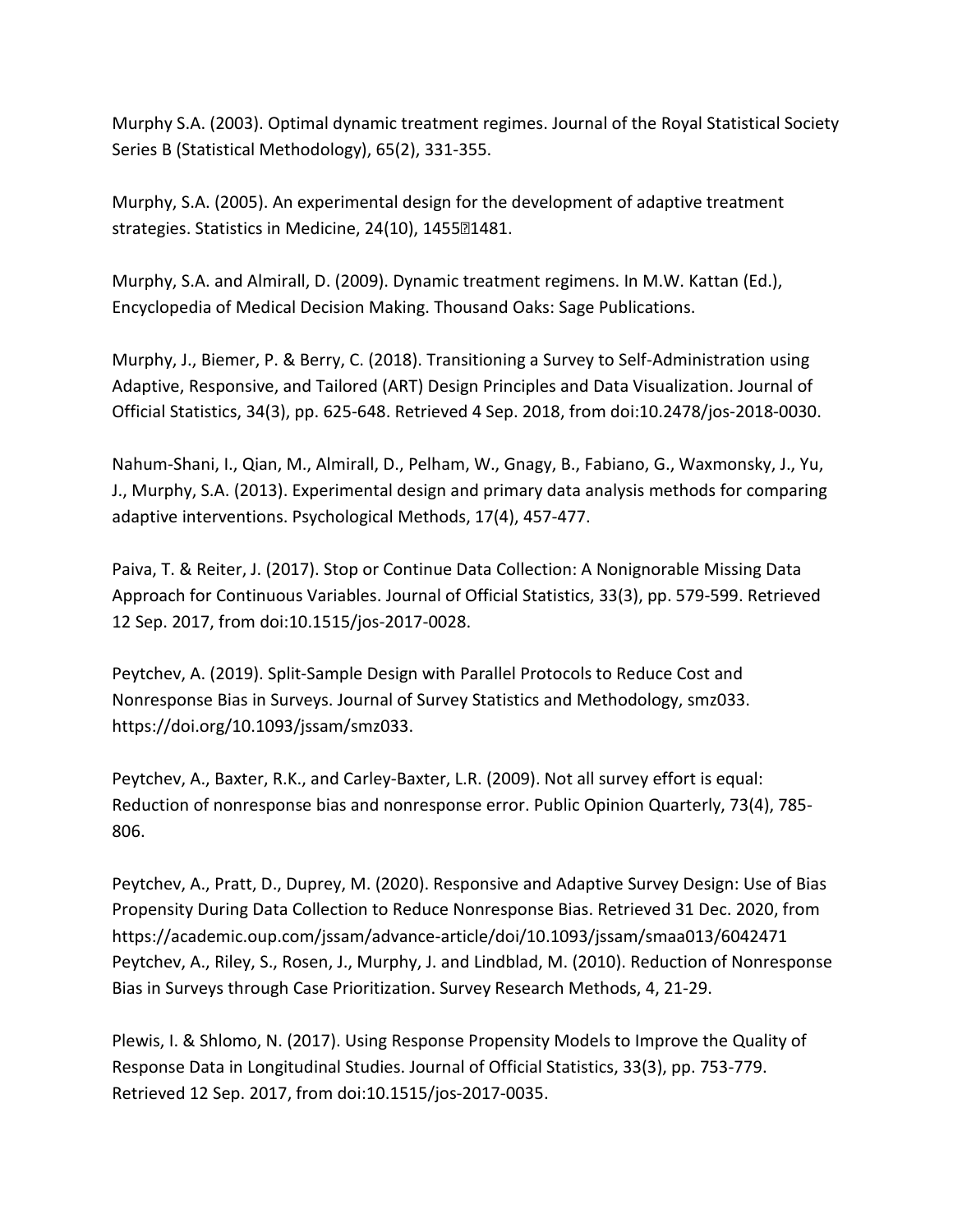Rosen, J.A., J. Murphy, A. Peytchev, T. Holder, J.A. Dever, D.R. Herget and D.J. Pratt. 2014. Prioritizing Low-Propensity Sample Members in a Survey: Implications for Nonresponse Bias. Survey Practice. 7(1)

Sakshaug, J. W., HAIIle, S., Schmucker, A., & Liebig, S. (2019). Panel Survey Recruitment With or Without Interviewers? Implications for Nonresponse, Panel Consent, and Total Recruitment Bias. Journal of Survey Statistics and Methodology.

Sampson, N. R., Webster, N. J., Nassauer, J. I., & Schulz, A. J. (2019). Adapting social surveys to depopulating neighborhoods. Landscape and Urban Planning, 181, 45-50.

Santin, G., Bénézet, L., Geoffroy-Perez, B., Bouyer, J., & Guéguen, A. (2017). A two-phase sampling survey for nonresponse and its paradata to correct nonresponse bias in a health surveillance survey. Revue d'Épidémiologie et de Santé Publique, 65(1), 71-79.

Särndal, C. & Lundquist, P. (2017). Inconsistent Regression and Nonresponse Bias: Exploring Their Relationship as a Function of Response Imbalance. Journal of Official Statistics, 33(3), pp. 709-734. Retrieved 12 Sep. 2017, from doi:10.1515/jos-2017-0033.

Sauermann, H. and Roach, M. (2013). Increasing web survey response rates in innovation research: An experimental study of static and dynamic contact design features. Research Policy, 42(1), 273-286.

Schouten, B., Bethlehem, J., Beullens, K., Kleven, Ø., Loosveldt, G., Luiten, A., Rutar, K., Shlomo, N., and Skinner, C. (2012). Evaluating, comparing, monitoring, and improving representativeness of survey response through R-indicators and partial R-indicators. International Statistical Review, 80(3), 382-399.

Schouten, B., Calinescu, M., and Luiten, A. (2011). Optimizing quality of response through adaptive survey designs. Discussion paper 201118, The Hague: Statistics Netherlands.

Schouten, B., F. Cobben and J. G. Bethlehem. (2009). Indicators for the representativeness of survey response. Survey Methodology, 35(1), 101-113.

Schouten, B., Cobben, F., Lundquist, P., & Wagner, J. (2016). Does more balanced survey response imply less nonâ let response bias?. Journal of the Royal Statistical Society: Series A (Statistics in Society), 179(3), 727-748.